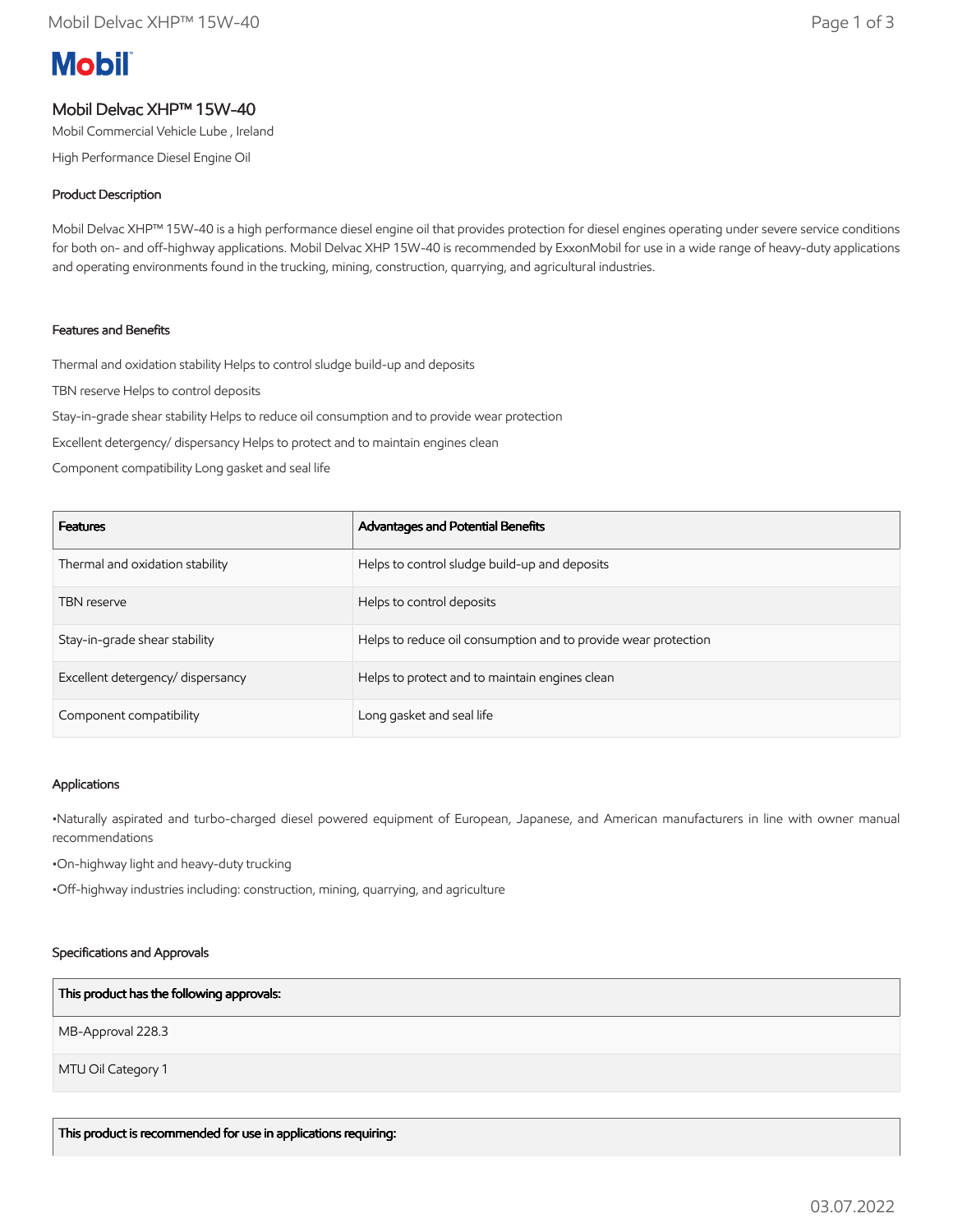| This product is recommended for use in applications requiring: |  |
|----------------------------------------------------------------|--|
| ACEA A2                                                        |  |
| ACEA B <sub>2</sub>                                            |  |
| ACEA E3                                                        |  |
| API CF                                                         |  |
| API CF-4                                                       |  |
| API CG-4                                                       |  |
| RENAULT TRUCKS RLD                                             |  |
| <b>RENAULT TRUCKS RLD-2</b>                                    |  |
| VOLVO VDS-2                                                    |  |

This product meets or exceeds the requirements of the following industry specification:

API SJ

### Properties and Specifications

| Property                                                               |            |
|------------------------------------------------------------------------|------------|
| Grade                                                                  | SAE 15W-40 |
| Specific Gravity, 15 C/15 C, ASTM D4052                                | 0.88       |
| Kinematic Viscosity @ 40 C, mm2/s, ASTM D445                           | 106        |
| Kinematic Viscosity @ 100 C, mm2/s, ASTM D445                          | 14.5       |
| Ash, Sulfated, mass%, ASTM D874                                        | 1.1        |
| Pour Point, °C, ASTM D97                                               | $-27$      |
| Viscosity Index, ASTM D2270                                            | 140        |
| Cold-Cranking Simulator, Apparent Viscosity @ -20 C, mPa.s, ASTM D5293 | 6150       |
| Total Base Number, mgKOH/g, ASTM D2896                                 | 10         |

#### Health and safety

Health and Safety recommendations for this product can be found on the Material Safety Data Sheet (MSDS) @ [http://www.msds.exxonmobil.com/psims](http://www.msds.exxonmobil.com/psims/psims.aspx) /psims.aspx

All trademarks used herein are trademarks or registered trademarks of Exxon Mobil Corporation or one of its subsidiaries unless indicated otherwise.

08-2020 Esso Petroleum Company limited ExxonMobil House, Ermyn Way, Leatherhead, Surrey KT22 8UX